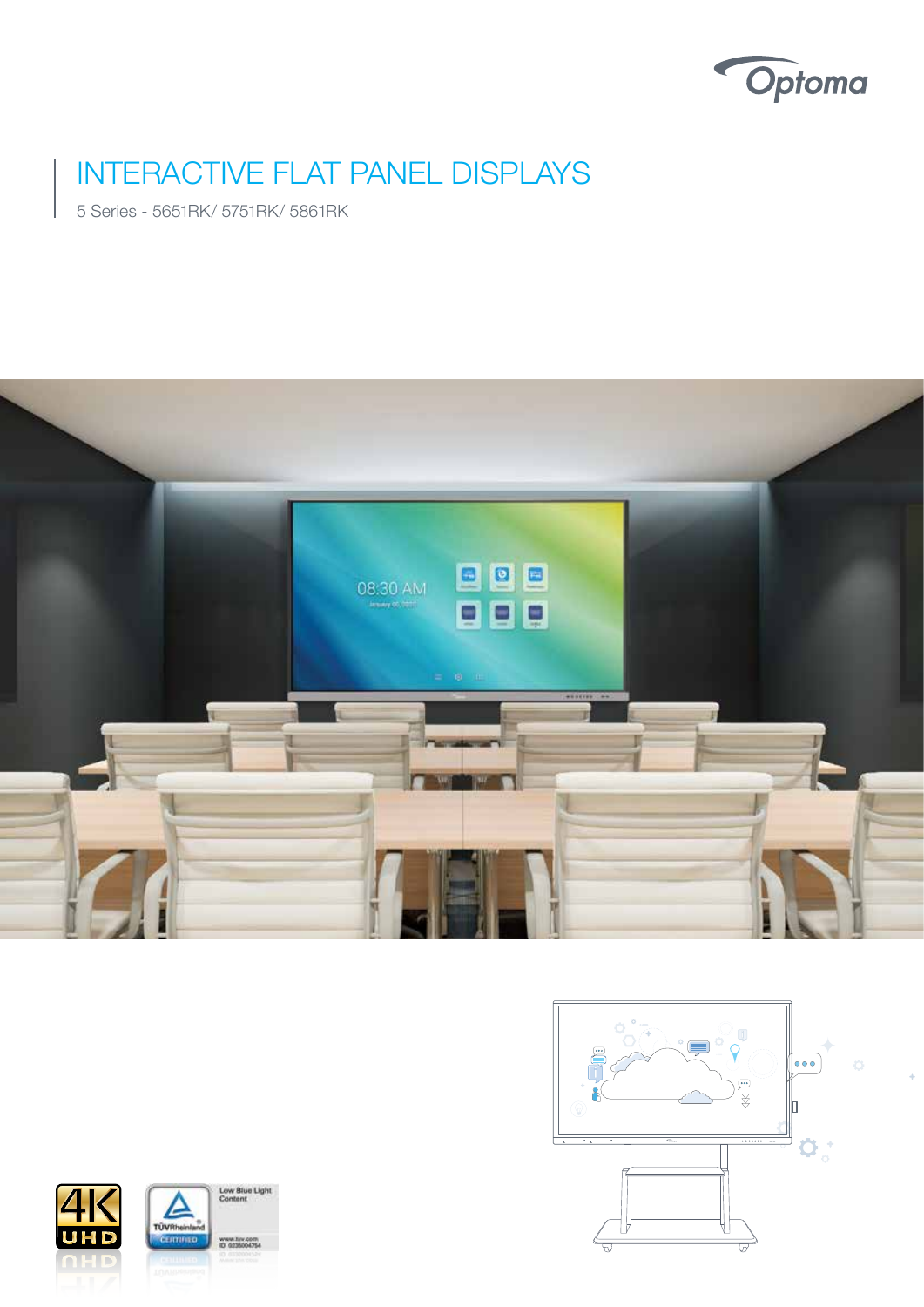# ENHANCE EVERY INTERACTIVE EXPERIENCE WITH AN OPTOMA MULTI-TOUCH DISPLAY



# Optoma interactive flat panel displays

Boasting 4K UHD resolution and up to 20-point multitouch capabilities, Optoma interactive flat panel displays (IFPDs) bring lessons and idea sharing to life in both education and business settings.

Available in 65'', 75'' and 86'' sizes and featuring antiglare / scratch resistant glass, low blue light filter (TUV certified low blue light content) and a wide viewing angle, they reduce eye strain while providing crisp and vivid visuals to every seat in the room.



### Easier on your eyes

Optoma interactive displays feature a low blue light filter – certified by independent world leaders in product testing, TÜV Rheinland. This certifies that Optoma IFPDs produce no hazardous UV light and emit minimal blue light (which can cause eyestrain and tiredness).

# Easy file management

With powerful functions and intuitive interface, Optoma File Manager allows users to manage files and folders. Users can also access cloud drives, browse, create, rename, copy, move and delete files.



# Intuitive whiteboard annotation

Creative sharing is easy with a ready-to-use whiteboard featuring built-in annotation tools that encourage collaboration.

### Stay connected

In addition to wireless sharing, numerous connectivity options are available including 3x HDMI, 1x VGA, and for additional flexibility an OPS slot. It also features an HDMI output which is useful for connecting an external display.

# EXPERIENCE ADDED FEATURES WITH THE 5 SERIES PREMIUM INTERACTIVE DISPLAY RANGE

# Optoma quick draw pen

Be ready to start the lesson in seconds with the Optoma Quick-Draw Pen. Just take the pen from the holder and the whiteboard application will automatically be activated, saving you time and delivering a familiar feel of using a marker.



### Realistic writing experience

The 5 Series comes with a double tipped pen to help you switch quickly from precise lines to broader sweeps. In addition, the 1mm air gap screen feature ensures this is one of the most realistic writing experiences yet.





# Slim bezel

The slim bezel design means that even when not in use, the 5 Series is an attractive centre piece. When in use, you have a stylish frame to share your chosen content, adding a touch of elegance to a highly functional device.



# Dual App mode

Dual App Mode allows you to view two apps, on your device, at the same time. If you're trying to copy and paste text from one app to another, or want to watch a video while you scan Office documents, you can do that easily without the need for an OPS.

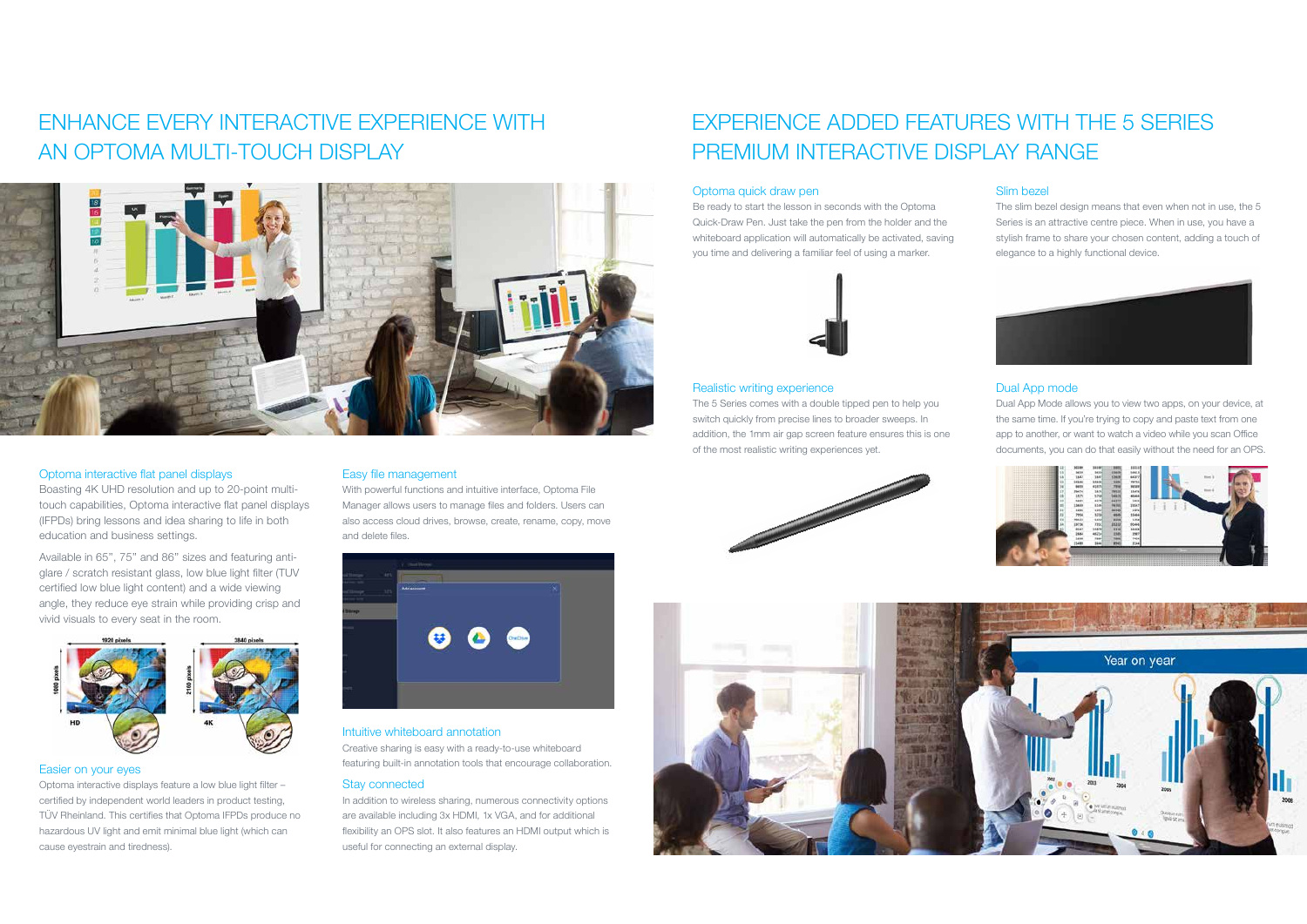# SOCIAL DISTANCING MADE EASY - CONNECT ANYWHERE WITH TAPCAST

Wirelessly display and share content on a big screen without any additional hardware using the Optoma TapCast™ app. You can easily mirror your screen or wirelessly cast documents, images or videos stored on your PC, tablet and smart phone at the touch of a button. Bringing your own device has never been easier.



- Stream content from up to 4 devices without cables
- Only requires an App / Windows / Mac software





# Multi to 1 feature

# Simple content sharing

- Only TapCast pro required
- Recent update main device can be a mirrored screen or extended

# BUILT FOR THE BEST COLLABORATIVE EXPERIENCE

# Joan meeting widget

With the number of meetings increasing, office space has become the second-biggest expense for organisations. And when these are poorly planned or managed, the effects are reflected in poor office workforce satisfaction and lack of productivity.

Optoma has partnered with Joan, a leading meeting room software provider, to deliver a free of charge meeting room solution on Optoma IFPDs.

Quickly find and schedule meeting rooms, huddle spaces and workstations. Book meetings on the spot or through your existing desktop calendar and mobile phone.



# Connect a webcam

Optoma's range of Creative Touch interactive displays are perfectly suited to the ever changing educational and business needs.

You can connect practically any webcam giving you the ability to work together from remote locations. When combined with Optoma software, they provide the ultimate collaboration experience.



| <b>Operating system</b> | Available version     |
|-------------------------|-----------------------|
| <b>Windows</b>          | Windows 7/8/10        |
| Mac                     | OSX 10.8 or later     |
| iPhone                  | IOS 9.0 or later      |
| Android                 | Android 5.0 or later  |
| Chrome book             | Chrome OS 65 or later |